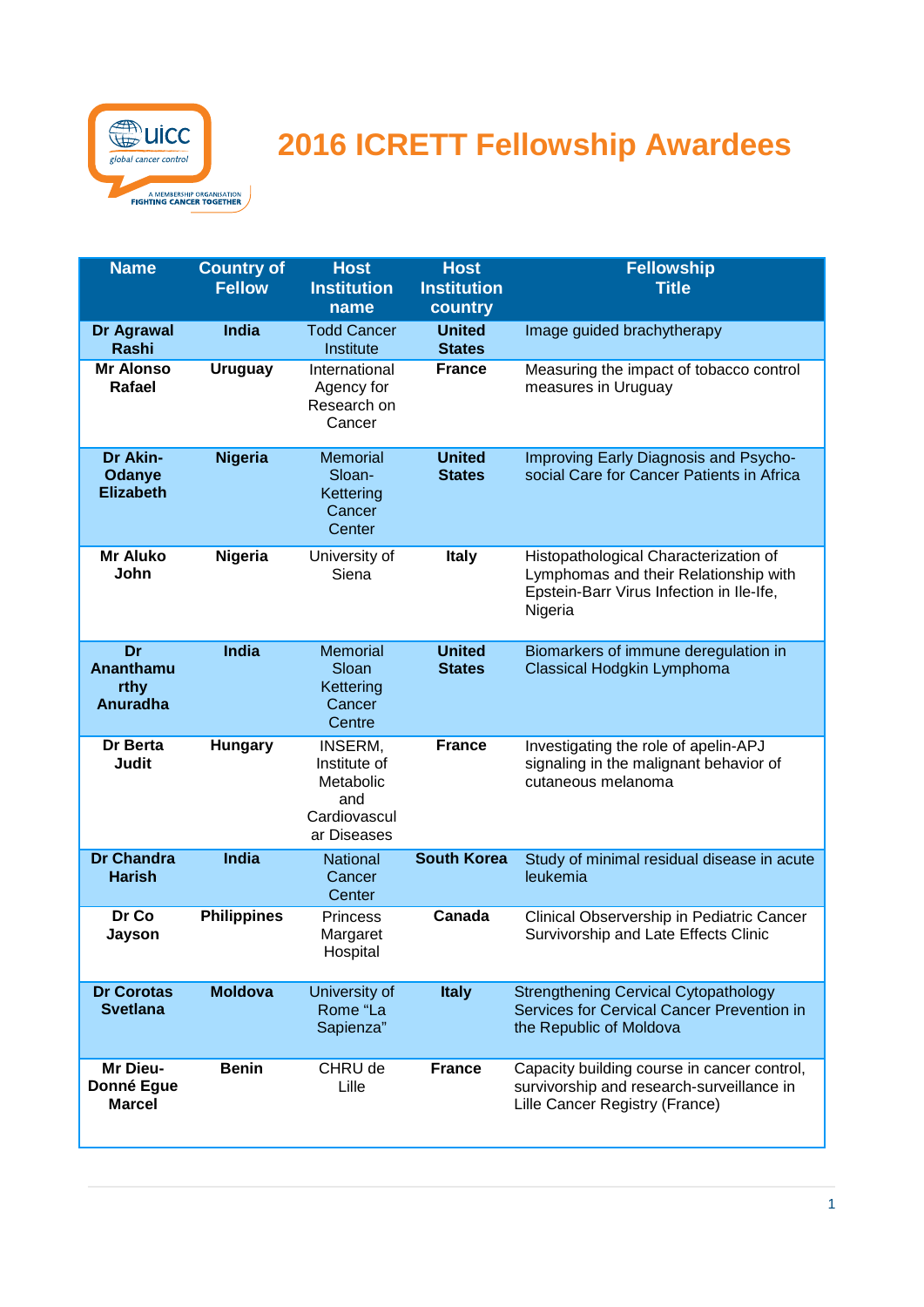| <b>Name</b>                              | <b>Country of</b><br><b>Fellow</b> | <b>Host</b><br><b>Institution</b><br>name                                           | <b>Host</b><br><b>Institution</b><br>country | <b>Fellowship</b><br><b>Title</b>                                                                                                                                      |
|------------------------------------------|------------------------------------|-------------------------------------------------------------------------------------|----------------------------------------------|------------------------------------------------------------------------------------------------------------------------------------------------------------------------|
| <b>Dr Duggal</b><br>Rajan                | <b>India</b>                       | Johns<br><b>Hopkins</b><br>Hospital                                                 | <b>United</b><br><b>States</b>               | Immunohistochemical approach in poorly<br>differntiated genitourinary malignancies<br>where question of prostatic origin is an<br>issue                                |
| Dr Erreni<br><b>Marco</b>                | <b>Italy</b>                       | Center for<br>Cancer<br>Research,<br>NCI, NIH                                       | <b>United</b><br><b>States</b>               | Intravital microscopy analysis of mouse<br>colon in healthy and colitis conditions                                                                                     |
| Dr<br><b>Fatiregun</b><br><b>Omolara</b> | <b>Nigeria</b>                     | University of<br>Chicago                                                            | <b>United</b><br><b>States</b>               | Breast cancer Molecular subtypes,<br>Management and prognosis in a Tertiary<br>hospital                                                                                |
| Dr Foca<br><b>Ecaterina</b>              | <b>Moldova</b>                     | West Kent<br>Gynaecologi<br>cal Oncology<br>Centre,<br>Maidstone<br>Hospital        | <b>United</b><br>Kingdom                     | Strengthening Gynaecological Pathology<br>Services for Cervical Cancer Prevention in<br>the Republic of Moldova                                                        |
| <b>Dr Fortuna</b><br><b>Tatania</b>      | <b>Moldova</b>                     | <b>West Kent</b><br>Gynaecologi<br>cal Oncology<br>Centre,<br>Maidstone<br>Hospital | <b>United</b><br>Kingdom                     | <b>Strengthening Gynaecological Pathology</b><br>Services for Cervical Cancer Prevention in<br>the Republic of Moldova                                                 |
| <b>Dr Ghosh</b><br>Saptarshi             | <b>India</b>                       | Université<br>Catholique<br>de Louvain,<br>St-Luc<br><b>University</b><br>Hospital  | <b>Belgium</b>                               | Accurate delineation of Nodal CTV (Clinical<br>Target Volume) and IMRT (Intensity<br>modulated radiation therapy) treatment<br>planning in head and neck malignancies. |
| <b>Dr Goel Anil</b>                      | India                              | University of<br>Michigan                                                           | <b>United</b><br><b>States</b>               | <b>IMRT</b> in Head and Neck Cancers                                                                                                                                   |
| Dr Ikeri<br><b>Nzechukwu</b>             | Nigeria                            | Royal<br>National<br>Orthopedic<br>Hospital                                         | <b>United</b><br>Kingdom                     | Clinicopathologic characteristics of soft<br>tissue malignancies at the Lagos University<br><b>Teaching Hospital</b>                                                   |
| <b>Dr Irawati</b><br><b>Nina</b>         | <b>Indonesia</b>                   | Police<br>General<br>Hospital                                                       | <b>Thailand</b>                              | Minimally Invasive Thyroid Surgery Training                                                                                                                            |
| <b>Mr Khalis</b><br><b>Mohamed</b>       | <b>Morocco</b>                     | International<br>Agency for<br>Research on<br>Cancer                                | <b>France</b>                                | Assessment of the relationships between<br>breast cancer and dietary factors among<br>Moroccan women                                                                   |
| <b>Dr Kumar</b><br><b>Pavnesh</b>        | India                              | <b>Memorial</b><br>Sloan-<br>Kettering<br>Cancer<br>Center                          | <b>United</b><br><b>States</b>               | Stereotactic radiosurgery for management<br>of spinal metastases                                                                                                       |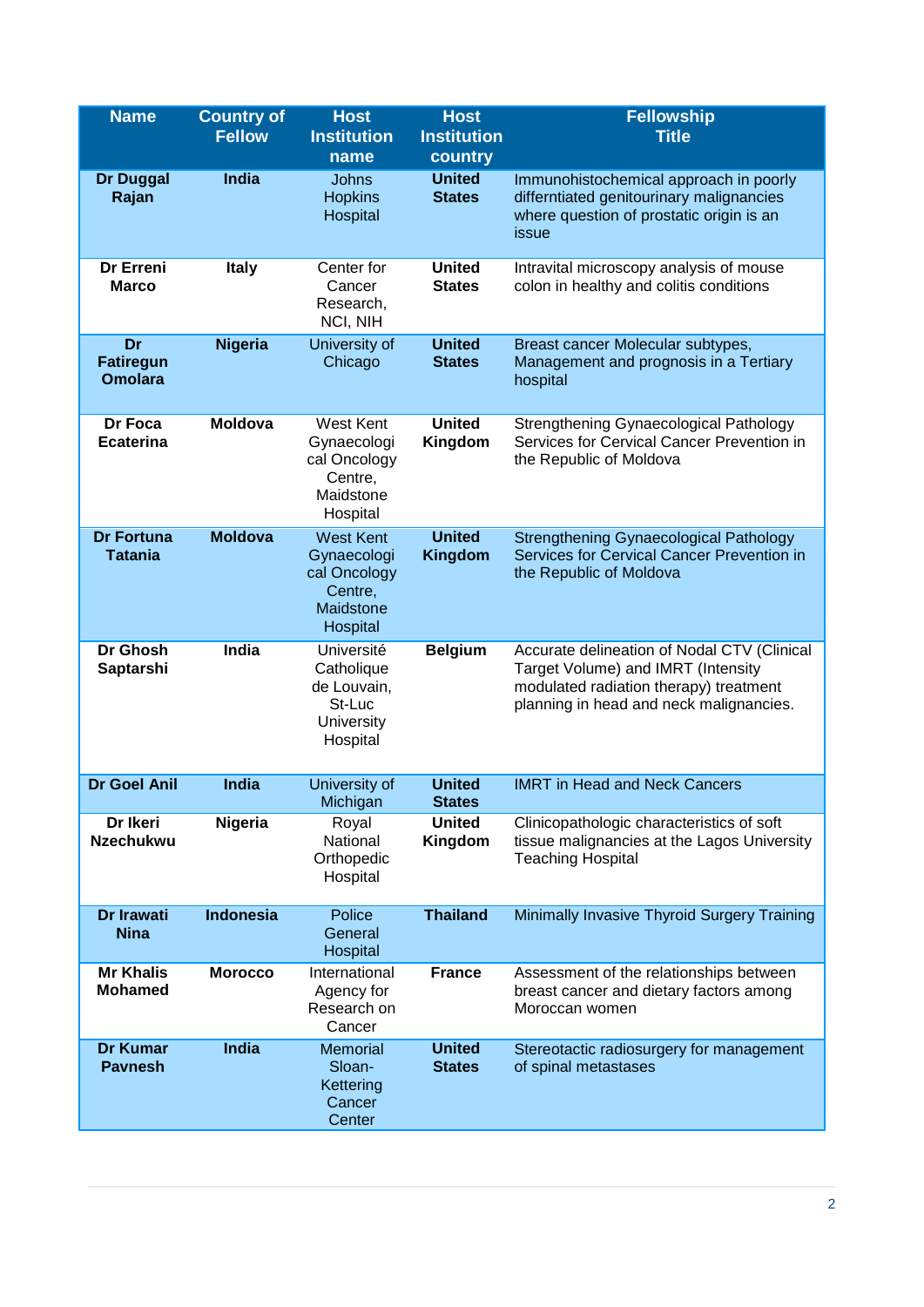| <b>Name</b>                                             | <b>Country of</b><br><b>Fellow</b> | <b>Host</b><br><b>Institution</b><br>name                                   | <b>Host</b><br><b>Institution</b><br>country | <b>Fellowship</b><br><b>Title</b>                                                                                                                                                                                                                                       |
|---------------------------------------------------------|------------------------------------|-----------------------------------------------------------------------------|----------------------------------------------|-------------------------------------------------------------------------------------------------------------------------------------------------------------------------------------------------------------------------------------------------------------------------|
| Dr Lavingia<br>Viraj                                    | India                              | City of Hope<br>Comprehensi<br>ve Cancer<br>Center                          | <b>United</b><br><b>States</b>               | HAI for mCRC (GI oncology)                                                                                                                                                                                                                                              |
| <b>Ms</b><br><b>Lucksom</b><br><b>Pesona</b>            | <b>India</b>                       | Queen<br>Elizabeth<br>Hospital                                              | <b>United</b><br>Kingdom                     | Observership in Gynaecology oncology                                                                                                                                                                                                                                    |
| <b>Dr Mandal</b><br>Chandan                             | India                              | Northern<br>Institute for<br>Cancer<br>Research,<br>Newcastle<br>University | <b>United</b><br>Kingdom                     | Investigating Homologous recombination<br>repair function in epithelial ovarian cancer<br>and clinic-pathological correlation                                                                                                                                           |
| <b>Dr Mandal</b><br>Ranajit                             | <b>India</b>                       | International<br>Agency for<br>Research on<br>Cancer                        | <b>France</b>                                | Technology transfer in statistical analysis<br>and data inference by analyzing a study<br>entitled 'correlation between the expression<br>of p16 & Ki67 and colposcopic and histo<br>diagnosis and HPV status in cervix' and<br>preparation of an atlas on cervical IHC |
| Dr Mardi<br><b>Kavita</b>                               | India                              | Mayo Clinic                                                                 | <b>United</b><br><b>States</b>               | Study of pathologic features predictive of<br>patients outcome with special emphasis on<br>their molecular diagnosis and cytogenetics<br>of CNS tumors                                                                                                                  |
| <b>Dr Marino</b><br><b>Marco Vito</b><br><b>Martino</b> | <b>Italy</b>                       | National<br>Cancer<br>Institute                                             | <b>Ukraine</b>                               | "Training in Extended Surgical Procedures<br>for Advanced Cancer Cases"                                                                                                                                                                                                 |
| <b>Dr Marusic</b><br><b>Zlatko</b>                      | <b>Croatia</b>                     | Cleveland<br>Clinic<br>Foundation                                           | <b>United</b><br><b>States</b>               | Complementing diagnostic pathology of soft<br>tissue and bone tumors by using a novel<br>next generation sequencing platform in<br>undifferentiated round cell sarcoma                                                                                                  |
| <b>Dr Mondal</b><br><b>Dodul</b>                        | <b>India</b>                       | Rutgers, The<br><b>State</b><br>University of<br><b>New Jersey</b>          | <b>United</b><br><b>States</b>               | Newer breast radiation techniques in<br>developing country: A real challenge                                                                                                                                                                                            |
| <b>Ms Mondal</b><br><b>Supriya</b>                      | India                              | University of<br>Birmingham                                                 | <b>United</b><br>Kingdom                     | Quality of life and survivorship after ovarian<br>cancer surgery                                                                                                                                                                                                        |
| Dr Mutneja<br><b>Abhinav</b>                            | India                              | <b>Humanitas</b><br><b>University</b>                                       | <b>Italy</b>                                 | Comparison of doses to OAR with SBRT<br>and IMRT in Prostate Carcinomas.                                                                                                                                                                                                |
| Dr<br>Nemazanyy<br><b>Ivan</b>                          | <b>France</b>                      | The Beatson<br>Institute for<br>Cancer<br>Research                          | <b>United</b><br>Kingdom                     | Identification of metabolic determinants in<br>the models of hyperplasia                                                                                                                                                                                                |